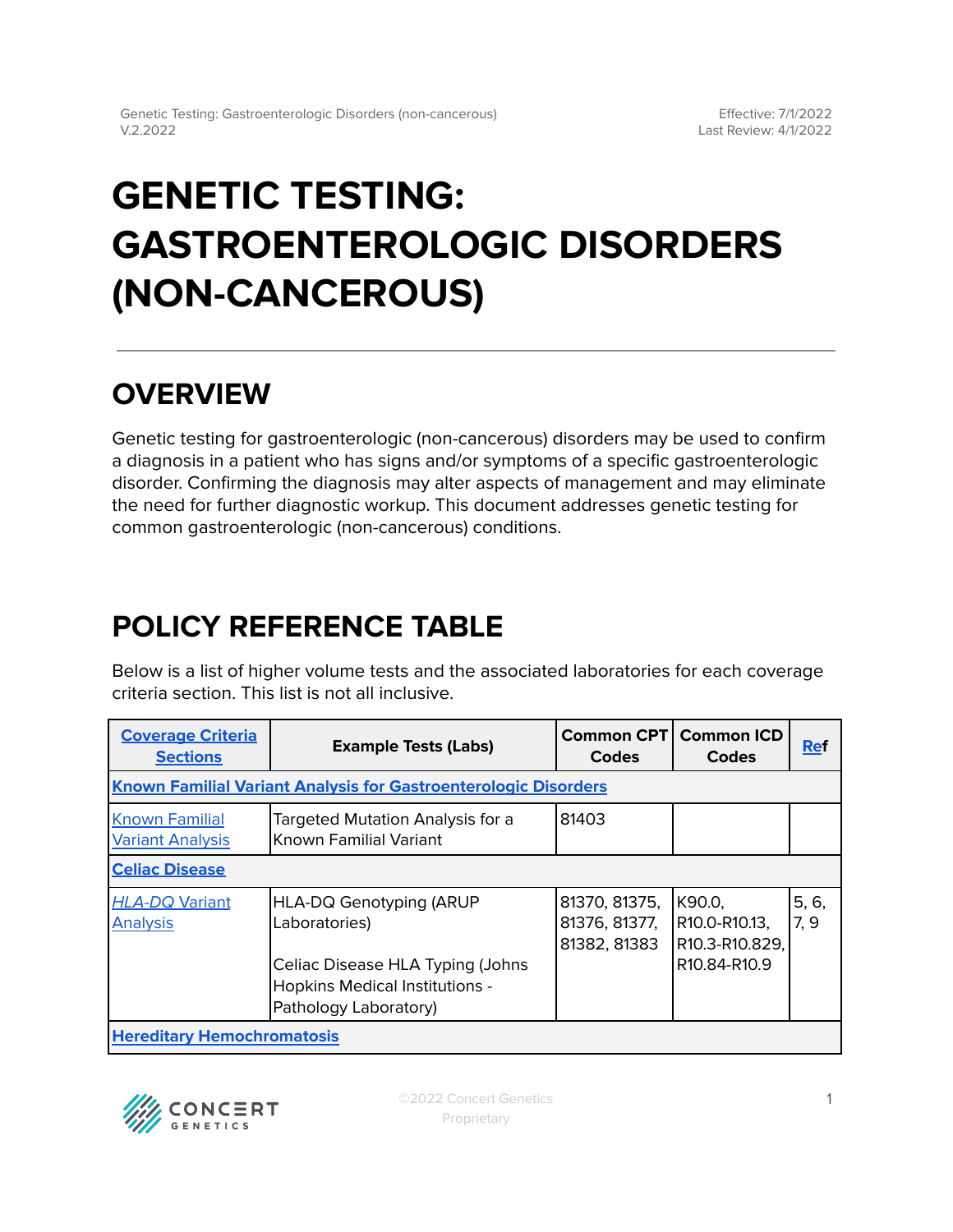| <b>HFE Sequencing</b><br>and/or<br><b>Deletion/Duplication</b><br><b>Analysis</b>                       | <b>HFE Sequencing Analysis</b>                                                                                                                       | 81256, 81479                                             | E83.110,<br>E83.118,<br>E83.119, R79.0,<br>E83.19, R16.0 | 1, 13                    |  |  |  |
|---------------------------------------------------------------------------------------------------------|------------------------------------------------------------------------------------------------------------------------------------------------------|----------------------------------------------------------|----------------------------------------------------------|--------------------------|--|--|--|
| <b>Lactase Insufficiency</b>                                                                            |                                                                                                                                                      |                                                          |                                                          |                          |  |  |  |
| <b>MCM6 Targeted</b><br><b>Variant Analysis</b>                                                         | <b>MCM6 Targeted Mutation Analysis</b>                                                                                                               | 81479                                                    | E73.1                                                    | 16                       |  |  |  |
| <b>Hereditary Pancreatitis</b>                                                                          |                                                                                                                                                      |                                                          |                                                          |                          |  |  |  |
| <b>Hereditary</b><br><b>Pancreatitis</b><br><b>Multigene Panel</b>                                      | Pancreatitis Panel (CFTR, CTRC,<br>PRSS1, SPINK1) Sequencing (ARUP<br>Laboratories)                                                                  | 81401, 81404,<br>81405, 81479                            | K85.0-K85.92,<br>K86.1, Z83.79                           | 2, 3,<br>4, 8,<br>11, 12 |  |  |  |
|                                                                                                         | <b>PRSS1 Targeted Mutation Analysis</b><br><b>Test (Prevention Genetics)</b><br><b>CTRC Sequencing Analysis</b><br><b>SPINK1 Sequencing Analysis</b> |                                                          |                                                          |                          |  |  |  |
| <b>Inflammatory Bowel Disease</b>                                                                       |                                                                                                                                                      |                                                          |                                                          |                          |  |  |  |
| <b>Inflammatory Bowel</b><br>Disease / Crohn's<br><b>Disease Diagnostic</b><br><b>Algorithmic Tests</b> | Prometheus IBD sgi Diagnostic<br>(Prometheus Laboratories)                                                                                           | 81479, 82397,<br>83520, 86140,<br>88346,<br>88350, 81499 | K50-K52                                                  | 10, 14                   |  |  |  |
|                                                                                                         | Inflammatory Bowel Disease Panel<br>(Children's Hospital of Philadelphia)                                                                            | 86255,<br>86256, 86671,<br>81499                         |                                                          |                          |  |  |  |
| <b>Inflammatory Bowel</b><br>Disease / Crohn's<br><b>Disease Prognostic</b><br><b>Algorithmic Tests</b> | PredictSURE IBD (KSL Diagnostics)                                                                                                                    | 0203U                                                    | K50-K52                                                  | 10 <sup>°</sup>          |  |  |  |
|                                                                                                         | Crohn's Disease Prognostic Panel<br>(ARUP Laboratories)                                                                                              | 83516, 86671,<br>81499                                   |                                                          |                          |  |  |  |
|                                                                                                         | Prometheus Crohn's Prognostic<br>Panel (Prometheus Laboratories                                                                                      | 81401, 83520,<br>86021, 86255,<br>81499                  |                                                          |                          |  |  |  |
| <b>Hereditary</b><br><b>Inflammatory Bowel</b><br>Disease / Crohn's<br><b>Disease Panel Tests</b>       | Monogenic Inflammatory Bowel<br>Disease Panel (Invitae)                                                                                              | 81479                                                    | K50-K52                                                  | 15,<br>16, 17,           |  |  |  |
|                                                                                                         | Infantile Enterocolitis and<br><b>Inflammatory Bowel Disease</b><br>Monogenic (CGC Genetics USA)                                                     |                                                          |                                                          | 18,<br>21,<br>22,<br>23, |  |  |  |

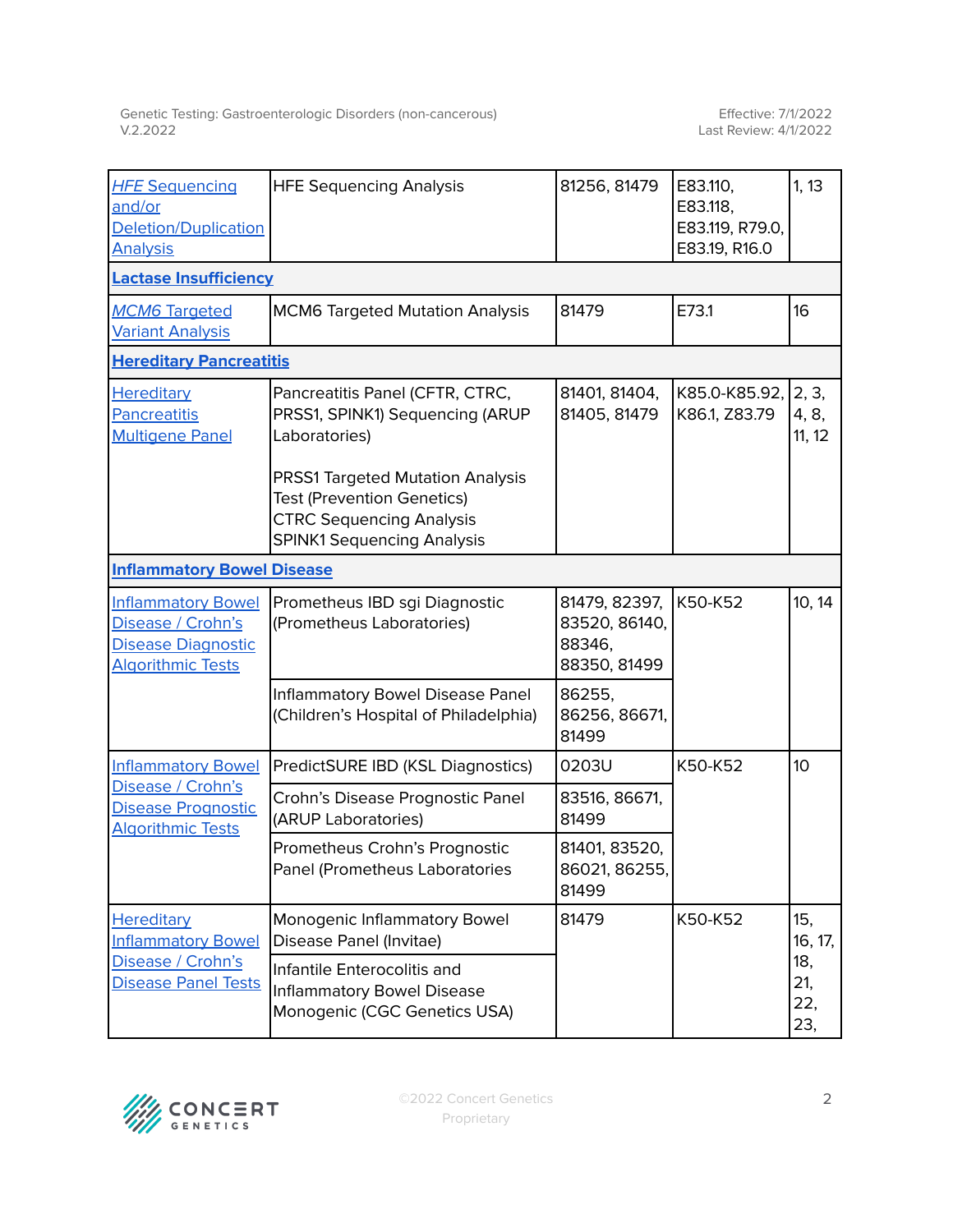|                                                                                    | Very Early Onset Inflammatory Bowel<br>Genomic Panel (Children's Hospital<br>of Philadelphia) |       |  | 24.<br>25 |  |  |
|------------------------------------------------------------------------------------|-----------------------------------------------------------------------------------------------|-------|--|-----------|--|--|
|                                                                                    | <b>Early Onset Inflammatory Bowel</b><br>Disease (EGL Genetics)                               |       |  |           |  |  |
| <b>Test Specific Not Covered Gastroenterologic Disorders Tests</b>                 |                                                                                               |       |  |           |  |  |
| <b>Test Specific Not</b><br>Covered<br>Gastroenterologic<br><b>Disorders Tests</b> | <b>ASH FibroSURE (LabCorp)</b>                                                                | 0002M |  |           |  |  |
|                                                                                    | <b>NASH FibroSURE (LabCorp)</b>                                                               | 0003M |  |           |  |  |
|                                                                                    | EsoGuard <sup>™</sup> (Lucid Diagnostics)                                                     | 0114U |  |           |  |  |

## **OTHER RELATED POLICIES**

This policy document provides coverage criteria for Genetic Testing for Gastroenterologic Conditions (Non-Cancerous). Please refer to:

- **Genetic Testing: Hereditary Cancer Susceptibility Syndromes** for coverage criteria related to germline testing for hereditary cancer syndromes, including Lynch/HNPCC syndrome.
- **Genetic Testing: Prenatal and Preconception Carrier Screening** for coverage criteria related to carrier screening in the prenatal, preimplantation, and preconception setting.
- **Genetic Testing: Prenatal Diagnosis (via amniocentesis, CVS, or PUBS) and Pregnancy Loss** for coverage related to prenatal and pregnancy loss diagnostic genetic testing for tests intended to diagnose genetic conditions following amniocentesis, chorionic villus sampling or pregnancy loss.
- **Genetic Testing: Multisystem Inherited Disorders, Intellectual Disability, and Developmental Delay** for coverage criteria related to diagnostic genetic testing for conditions affecting multiple organ systems.
- **Genetic Testing: Metabolic, Endocrine, and Mitochondrial Disorders** for coverage criteria related to genetic testing for MTHFR.

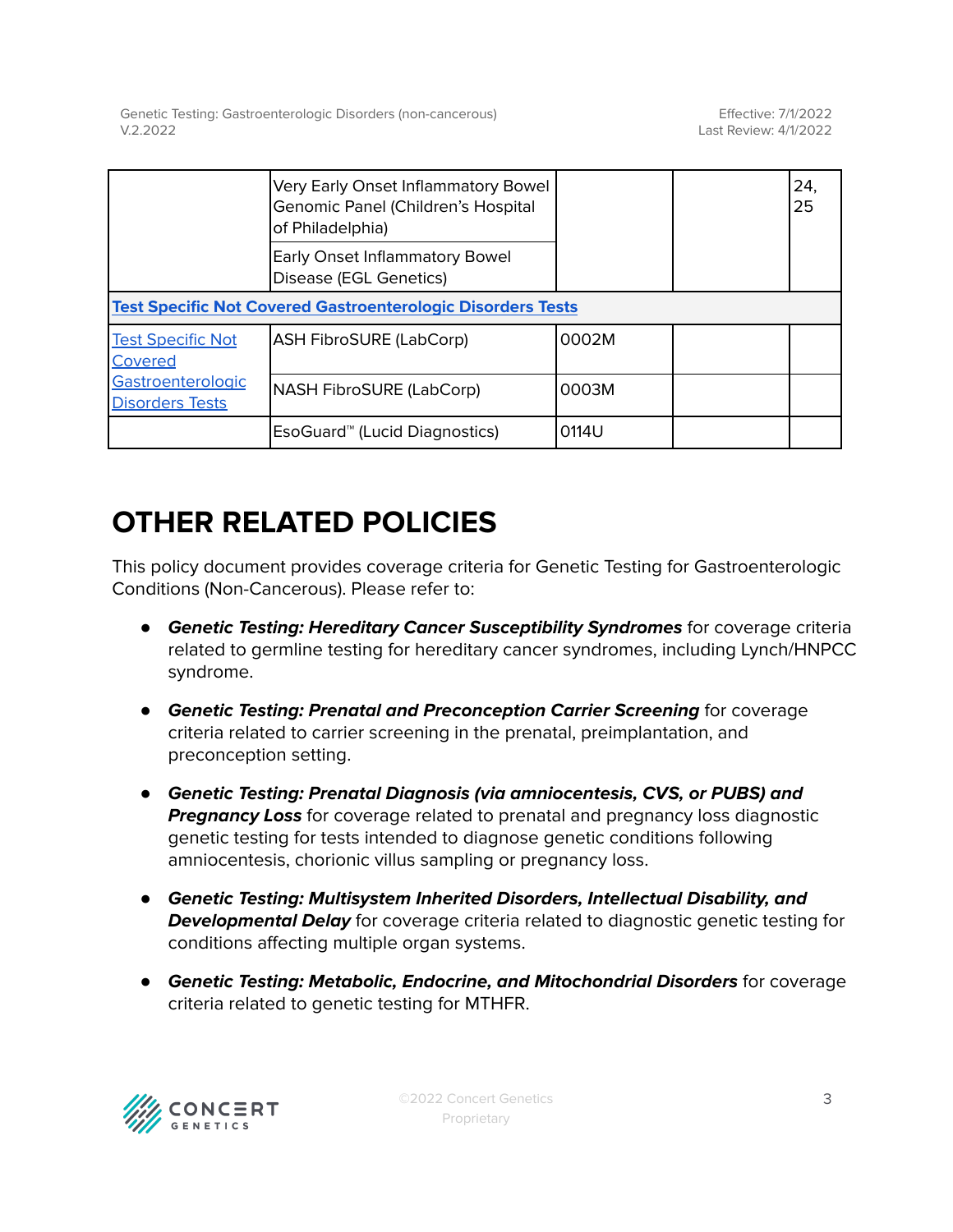Effective: 7/1/2022 Last Review: 4/1/2022

● **Genetic Testing: General Approach to Genetic Testing** for coverage criteria related to genetic testing for any non-cancerous GI disorders that is not specifically discussed in this or another non-general policy.

## <span id="page-3-0"></span>**COVERAGE CRITERIA**

### <span id="page-3-1"></span>**KNOWN FAMILIAL VARIANT ANALYSIS FOR GASTROENTEROLOGIC DISORDERS**

- I. Targeted mutation analysis for a known familial variant (81403) for a gastroenterologic disorder is considered **medically necessary** when:
	- A. The member has a close relative<sup>1</sup> with a known pathogenic or likely pathogenic variant causing the condition.
- II. Targeted mutation analysis for a known familial variant (81403) for a gastroenterologic disorder is considered **investigational** for all other indications.

[back](#page-0-0) to top

### <span id="page-3-2"></span>**CELIAC DISEASE**

#### <span id="page-3-3"></span>**HLA-DQ Genotyping Analysis**

- I. HLA-DQ2 and HLA-DQ8 variant analysis (81370, 81375, 81376, 81377, 81382, 81383) to rule out celiac disease is considered **medically necessary** when:
	- A. The member meets both of the following:
		- 1. The member has negative serologic and histologic testing, **AND**
		- 2. The member has signs, symptoms, and or risk factors that indicate at least moderate to high risk of celiac disease (e.g., chronic diarrhea/steatorrhea with unintended weight loss, a first or second degree relative with celiac disease, type 1 DM, autoimmune thyroiditis, Down syndrome, Turner syndrome, pulmonary hemosiderosis), **OR**

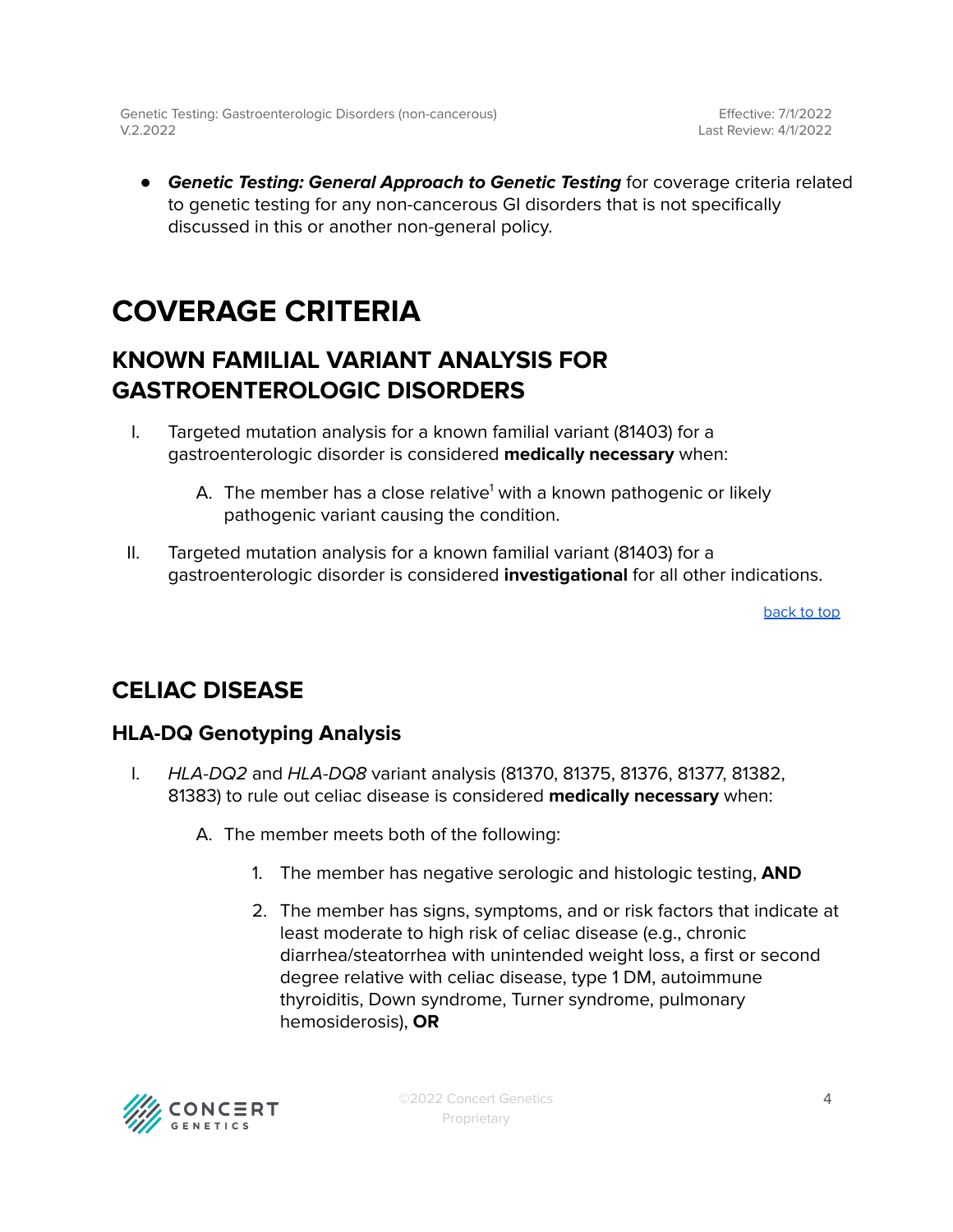- B. The member has discordant serologic and histologic (biopsy) findings.
- II. HLA-DQ2 and HLA-DQ8 variant analysis (81370, 81375, 81376, 81377, 81382, 81383) to rule out celiac disease is considered **investigational** for all other indications.

[back](#page-0-0) to top

### <span id="page-4-0"></span>**HEREDITARY HEMOCHROMATOSIS**

#### <span id="page-4-1"></span>**HFE Sequencing and/or Deletion/Duplication Analysis**

- I. HFE sequencing and/or deletion/duplication analysis (81256, 81479) to establish a diagnosis of hereditary hemochromatosis is considered **medically necessary** when:
	- A. The member has abnormal serum iron indices, defined as transferrin saturation greater than or equal to 45% and/or elevated ferritin, indicating iron overload.
- II. HFE sequencing and/or deletion/duplication analysis (81256, 81479) to screen for hereditary hemochromatosis in the general population is considered **investigational**.
- III.  $HFE$  sequencing and/or deletion/duplication analysis (81256, 81479) to establish a diagnosis of hereditary hemochromatosis is considered **investigational** for all other indications.

[back](#page-0-0) to top

### <span id="page-4-2"></span>**LACTASE INSUFFICIENCY**

#### <span id="page-4-3"></span>**MCM6 Variant Analysis**

I. MCM6 variant analysis (81479) for the prediction of lactase insufficiency is considered **investigational**.

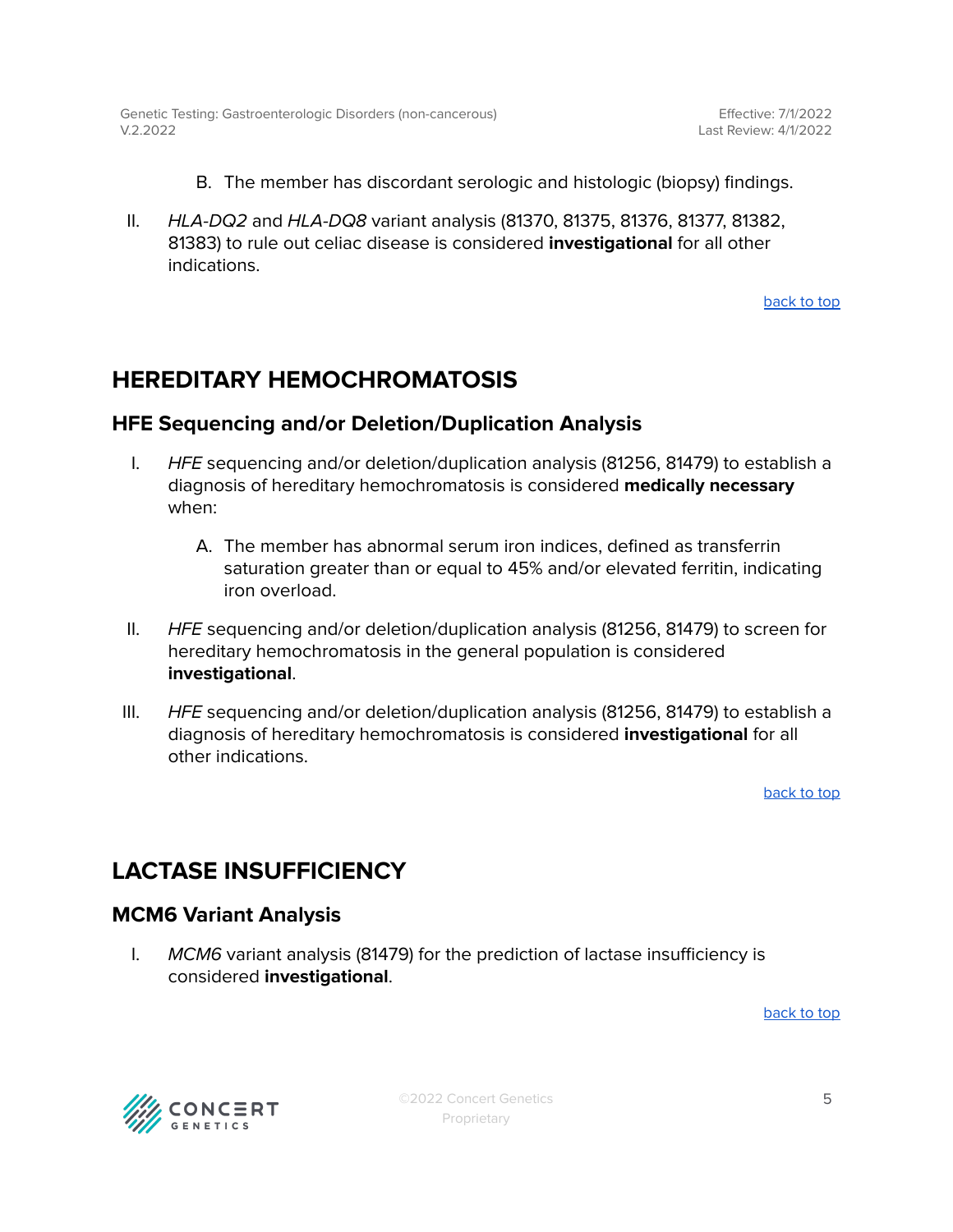### <span id="page-5-0"></span>**HEREDITARY PANCREATITIS**

#### <span id="page-5-1"></span>**Hereditary Pancreatitis Multigene Panel**

- I. Hereditary pancreatitis multigene panel analysis (81401, 81404, 81405, 81479) to establish a diagnosis of hereditary pancreatitis is considered **medically necessary** when:
	- A. The member meets at least one of the following:
		- 1. The member has a first $^{\text{1a}}$  or second-degree $^{\text{1b}}$  relative with pancreatitis, **OR**
		- 2. The member is age 18 years or younger and has had an unexplained, documented episode of acute pancreatitis, **OR**
		- 3. The member has had recurrent (i.e., two or more separate, documented episodes with hyper-amylasemia) attacks of acute pancreatitis for which there is no explanation (anatomical anomalies, ampullary or main pancreatic strictures, trauma, viral infection, gallstones, alcohol, drugs, hyperlipidemia, etc.), **OR**
		- 4. The member has unexplained (i.e., idiopathic) chronic pancreatitis, **AND**
	- B. The panel includes, at a minimum, the following genes: PRSS1, SPINK.
- II. Hereditary pancreatitis multigene panel analysis (81401, 81404, 81405, 81479) to establish a diagnosis of hereditary pancreatitis is considered **investigational** for all other indications.

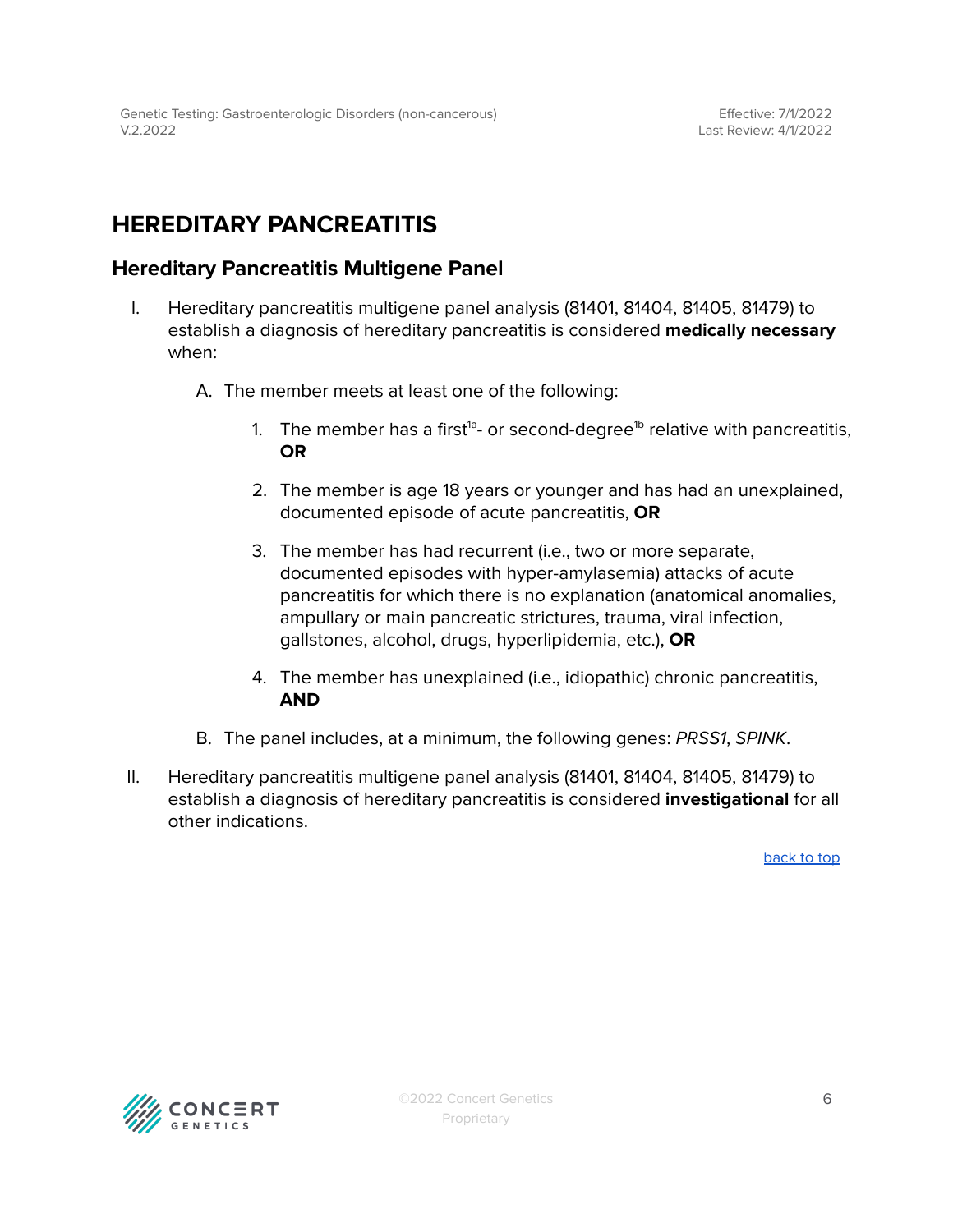### <span id="page-6-0"></span>**INFLAMMATORY BOWEL DISEASE**

#### <span id="page-6-1"></span>**Inflammatory Bowel Disease / Crohn's Disease Diagnostic Algorithmic Tests**

I. Inflammatory bowel disease diagnostic algorithmic tests (81479, 82397, 83520, 86140, 86255, 86256, 86651, 88346, 88350, 81499) are considered **investigational.**

[back](#page-0-0) to top

#### <span id="page-6-2"></span>**Inflammatory Bowel Disease / Crohn's Disease Prognostic Algorithmic Tests**

I. Inflammatory bowel disease prognostic algorithmic tests (0203U, 81401, 83516, 83520, 86021, 86255, 86671, 81499) are considered **investigational**.

[back](#page-0-0) to top

#### <span id="page-6-3"></span>**Hereditary Inflammatory Bowel Disease / Crohn's Disease Panel Tests**

- I. Genetic testing for inflammatory bowel disease (81479), including Crohn's disease via a multigene panel is considered medically necessary to confirm a diagnosis and/or determine appropriate treatment when:
	- A. Patient has very early onset of typical IBD [symptoms](#page-7-1) before age 2 years, **OR**
	- B. Patient is under the age of 18 with [aggressive,](#page-11-0) refractory or unusual IBD [presentation](#page-11-0), **OR**
	- C. Patient is under the age of 18 with IBD symptoms, and also has a family history of IBD or immunodeficiency.
	- D. The panel includes at a minimum the following genes: IKBKG, TTC7, ADAM17, NCF2, NCF4, SLC37A4, XIAP, LRBA, CD40LG; WAS, IL10R, IL10, FOXP3

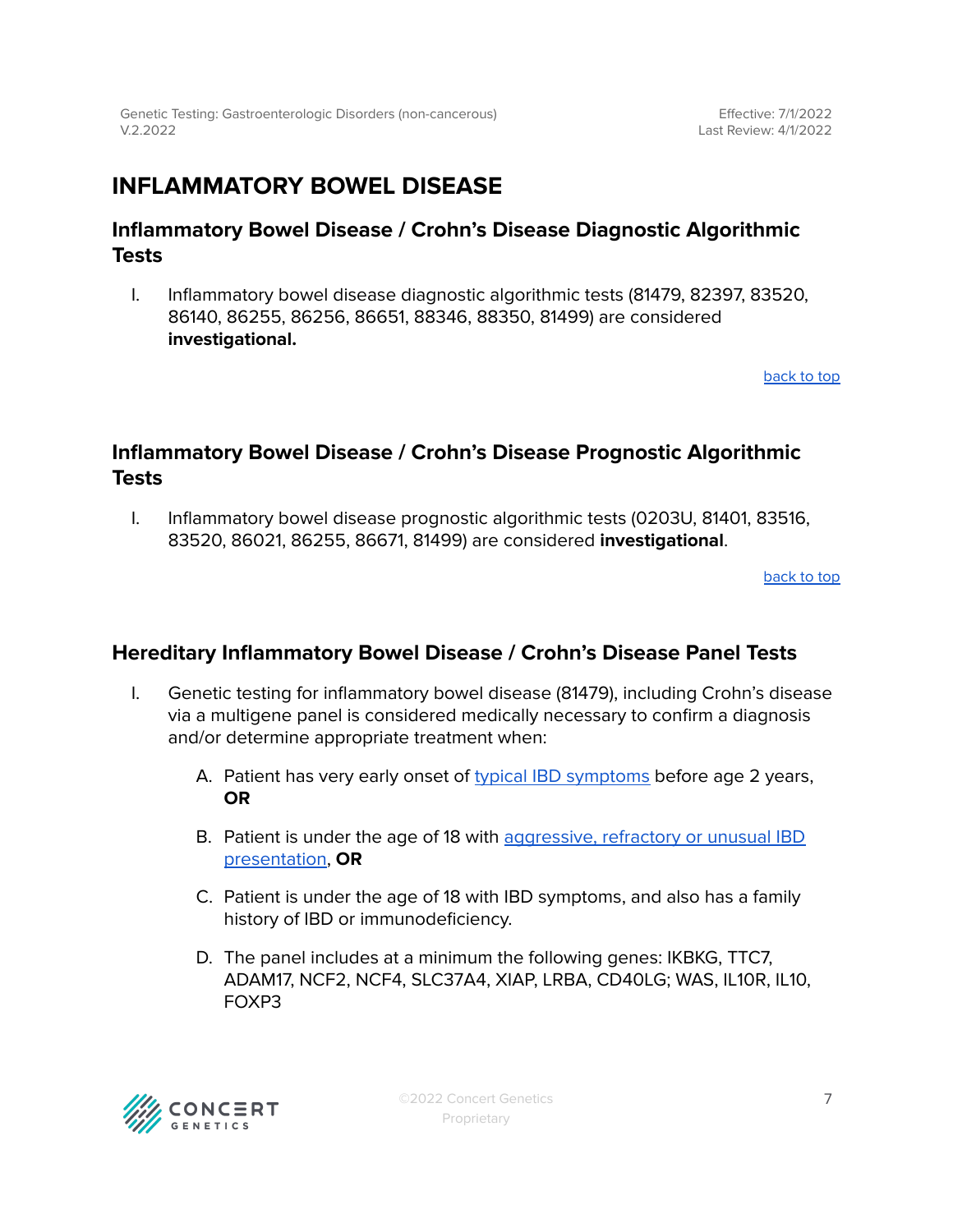Effective: 7/1/2022 Last Review: 4/1/2022

II. Genetic testing for inflammatory bowel disease (81479), including Crohn's disease, via a multigene panel is considered **investigational** for all other indications.

[back](#page-0-0) to top

### <span id="page-7-0"></span>**TEST-SPECIFIC NOT COVERED GASTROENTEROLOGIC DISORDERS TESTS**

- I. The use of these specific gastroenterologic disorders tests are considered **investigational**:
	- A. ASH FibroSURE (0002M)
	- B. NASH FibroSURE (0003M)
	- C. EsoGuard™ (0114U)

[back](#page-0-0) to top

## <span id="page-7-1"></span>**NOTES AND DEFINITIONS**

- 1. Close relatives include first, second, and third degree blood relatives on the same side of the family:
	- a. **First-degree relatives** are parents, siblings, and children
	- b. **Second-degree relatives** are grandparents, aunts, uncles, nieces, nephews, grandchildren, and half siblings
	- c. **Third-degree relatives** are great grandparents, great aunts, great uncles, great grandchildren, and first cousins
- 2. **Typical inflammatory bowel disease (IBD) symptoms** include diarrhea, abdominal pain, infections, and bleeding.

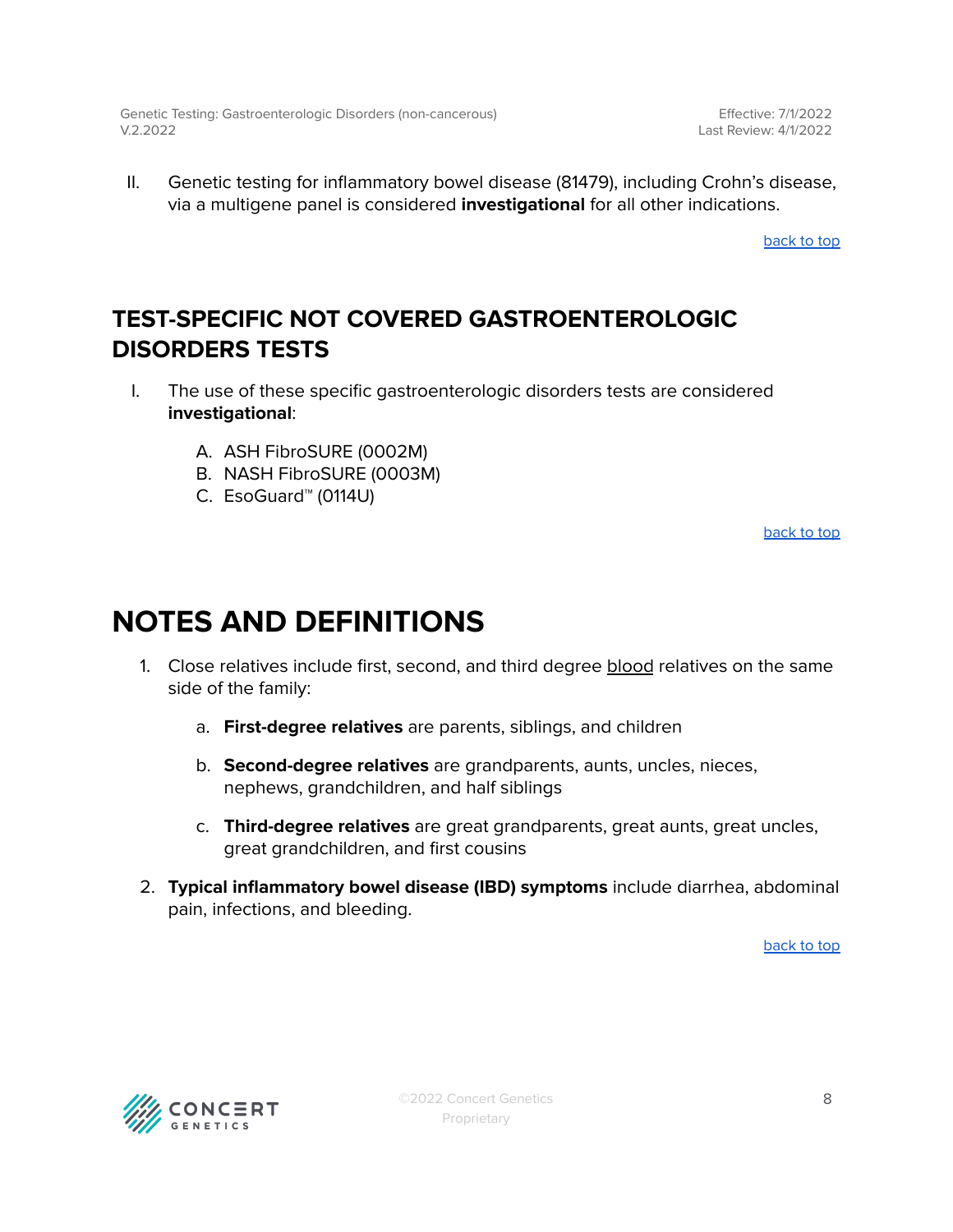Effective: 7/1/2022 Last Review: 4/1/2022

## **CLINICAL CONSIDERATIONS**

#### **Genetic Counseling**

Genetic counseling is recommended for patients who are at risk for inherited disorders and who are interested in undergoing genetic testing. Interpreting the results of genetic tests and understanding risk factors can be challenging and genetic counseling helps in the understanding the potential impacts of genetic testing, including possible effects the test results could have on the individual or their family members. Genetic counseling may alter the utilization of genetic testing substantially and has been shown to reduce inappropriate testing and should be performed by an individual with experience and expertise in genetic medicine and genetic testing methods.

[back](#page-0-0) to top

### **BACKGROUND AND RATIONALE**

#### **Practice Guidelines and Position Statements**

#### Genetic Testing for Celiac Disease

#### American College of Gastroenterology

The guidelines from the American College of Gastroenterology (2013) addressing the diagnosis and management of celiac disease (CD) stated the following on human leukocyte antigen (HLA) gene testing:

- 1. HLA-DQ2/DQ8 testing should not be used routinely in the initial diagnosis of CD [celiac disease] (Strong recommendation, moderate level of evidence).
- 2. HLA-DQ2/DQ8 genotyping testing should be used to effectively rule out the disease in selected clinical situations (Strong recommendation, moderate level of evidence).
- 3. Examples of such clinical situations include but are not limited to:
	- a. Equivocal small-bowel histological finding (Marsh I-II) in seronegative patients
	- b. Evaluation of patients on a gluten-free diet in whom no testing for CD was done before gluten-free diet

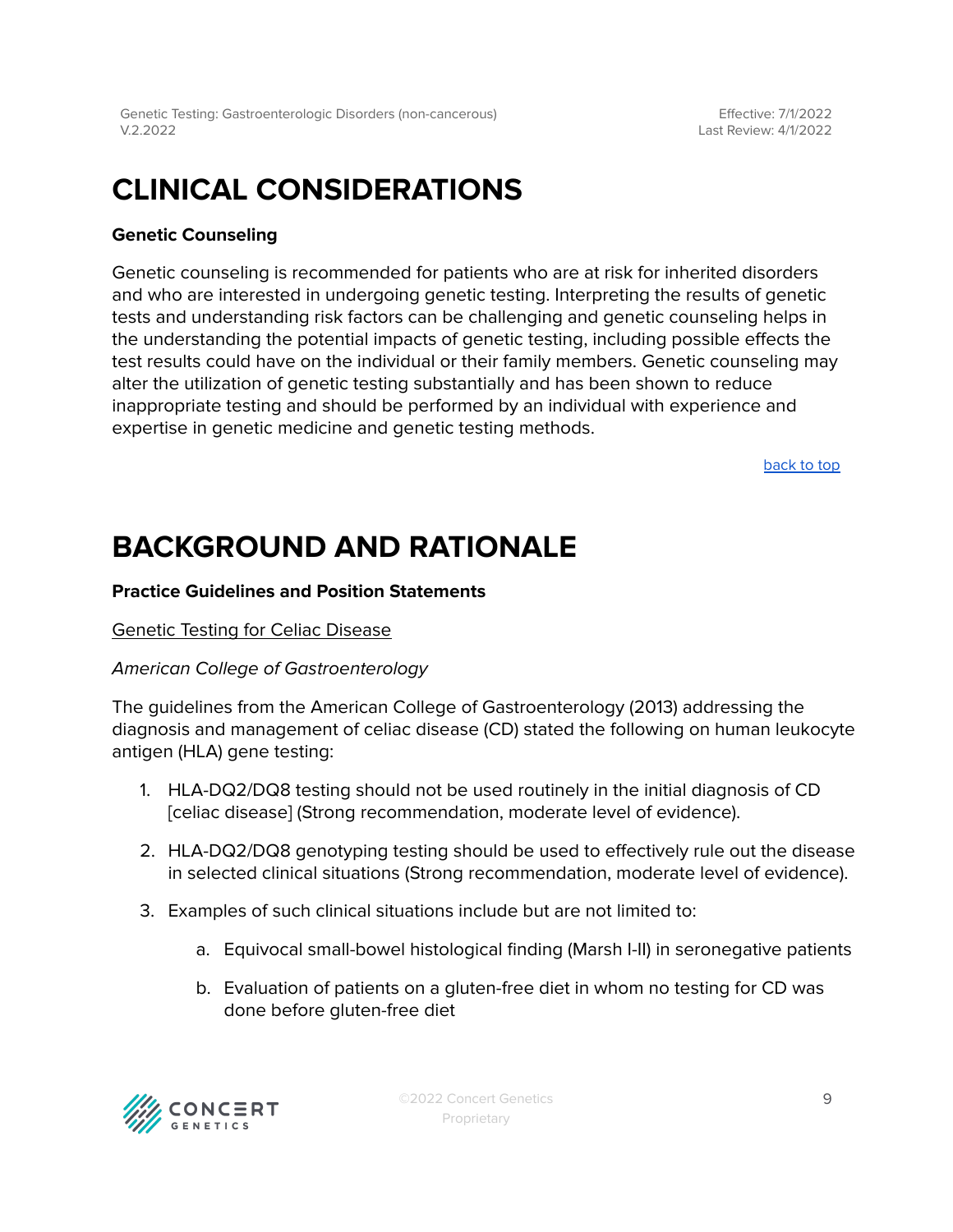- c. Patients with discrepant celiac-specific serology and histology
- d. Patients with suspicion of refractory CD where the original diagnosis of celiac remains in question.

American College of Gastroenterology published guidelines (2018) addressing the management of Crohn's disease in adults state that genetic and routine serologic testing is not indicated to establish the diagnosis of Crohn's disease.

#### American Gastroenterological Association Institute

The American Gastroenterological Association Institute (2006) issued a position statement on the diagnosis and management of CD. Regarding serologic testing, the Institute concluded that, in the primary care setting, the transglutaminase immunoglobulin (Ig) A antibody test is the most efficient single serologic test for diagnosing CD.5, The guidelines indicated that the antiendomysial antibodies IgA test is more time-consuming and operator dependent than the tissue transglutaminase (tTG). If IgA deficiency is strongly suspected, testing with IgG anti endomysial antibody (EMA) and/or tTG IgG antibody test is recommended. If serologic test results are negative and CD is still strongly suspected, providers can test for the presence of the disease-associated HLA alleles and, if present, perform a small intestinal mucosal biopsy. Alternatively, if signs and symptoms suggest that small intestinal biopsy is appropriate, patients can proceed to biopsy without testing for HLA alleles

#### U.S. Preventive Services Task Force

The US Preventative Service Task Form (2017) released guidelines on screening adults and children for CD. These guidelines reviewed the use of tTG IgA testing followed by an intestinal biopsy to screen asymptomatic patients. Genotype testing was not discussed. The overall conclusion of this review was that the current balance of evidence was insufficient to assess benefits and harms resulting from screening for CD.

#### Genetic Testing for Hereditary Hemochromatosis

#### American College of Gastroenterology

In 2019, practice guidelines from the American College of Gastroenterology made the following statement on genetic testing for hereditary hemochromatosis:

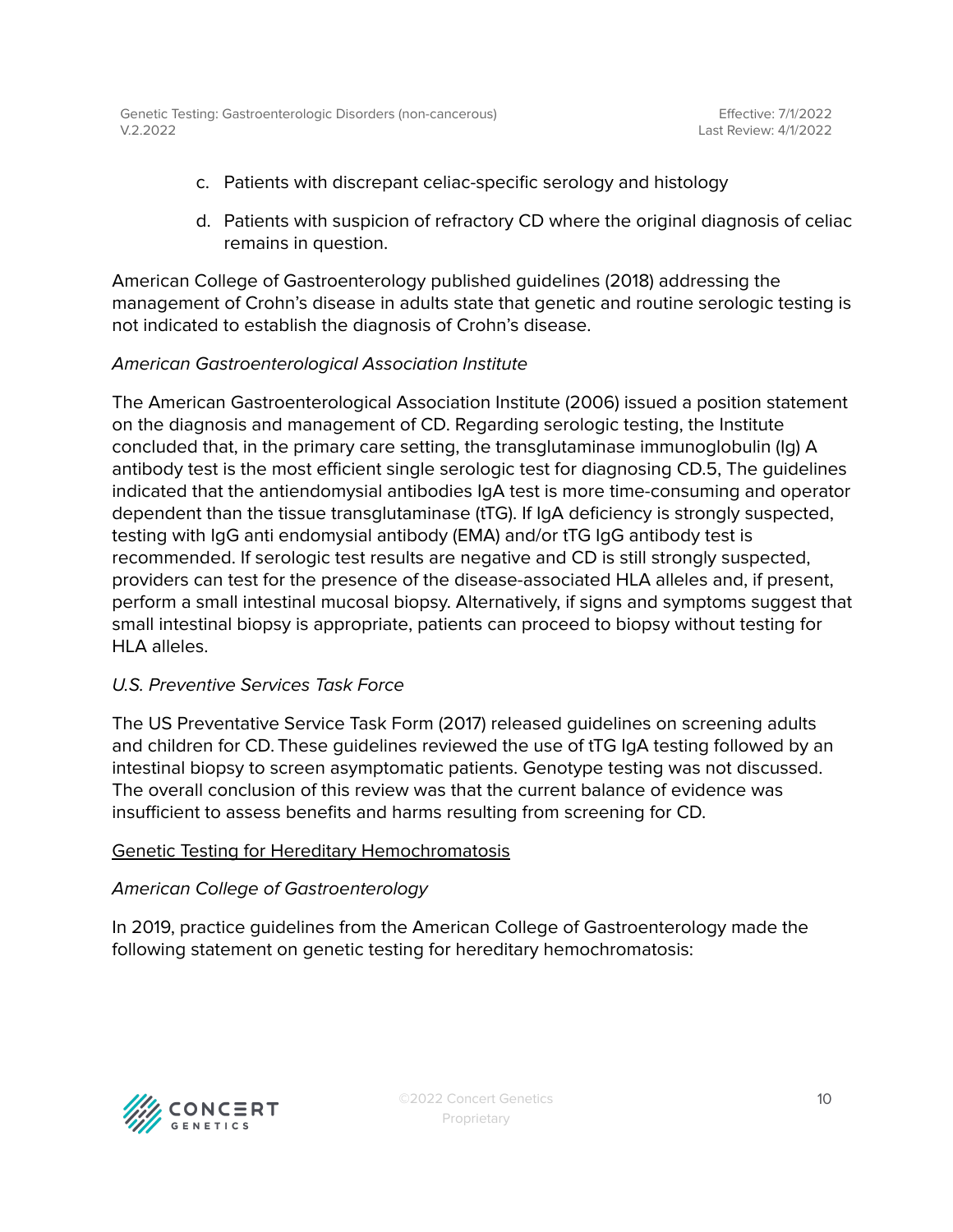"We recommend that family members, particularly first-degree relatives, of patients diagnosed with HH should be screened for HH (strong recommendation, moderate quality of evidence)."

#### Genetic Testing for Hereditary Pancreatitis

#### American College of Gastroenterology

In 2013, the American College of Gastroenterology guidelines on management of acute pancreatitis included the following statement: "Genetic testing may be considered in young patients (<30 years old) if no cause [of acute pancreatitis] is evident, and a family history of pancreatic disease is present (conditional recommendation, low quality of evidence).

In 2015, the American College of Gastroenterology Clinical Guideline: Genetic Testing and Management of Hereditary Gastrointestinal Cancer Syndromes recommended genetic testing of patients with suspected familial pancreatic cancer to include analysis of BRCA1/2, CDKN2A, PALB2, and ATM. Evaluation for Peutz-Jeghers Syndrome, Lynch Syndrome, and HP-associated genes should be considered if personal and/or family history criteria are met for the syndrome.

#### American Pancreatic Association

In 2014, the American Pancreatic Association published Practice Guidelines in Chronic Pancreatitis: Evidence-Based Report on Diagnostic Guidelines. A classification guideline for the etiology of chronic pancreatitis (CP) includes genetic mutations in PRSS1, CFTR, SPINK1, and others.

#### American Society of Clinical Oncology

In 2018, the American Society of Clinical Oncology (ASCO) published "Evaluating Susceptibility to Pancreatic Cancer: ASCO Provisional Clinical Opinion". The ASCO reported that cancer-unaffected individuals should be offered genetic risk evaluation if they are members of families with an identified pathogenic cancer susceptibility gene variant, from families that meet criteria for genetic evaluation for known hereditary syndromes that are linked to pancreatic cancer, and from families that meet criteria for familial pancreatic cancer. ASCO further considered what surveillance strategies should be used for individuals with a predisposition to pancreatic ductal adenocarcinoma to screen for pancreatic and other cancers. Surveillance can be considered for individuals who are first-degree relatives of individuals with familial pancreatic cancer and/or individuals with a family history of pancreatic cancer who carry a pathogenic germline variant in genes associated with predisposition to pancreatic cancer.

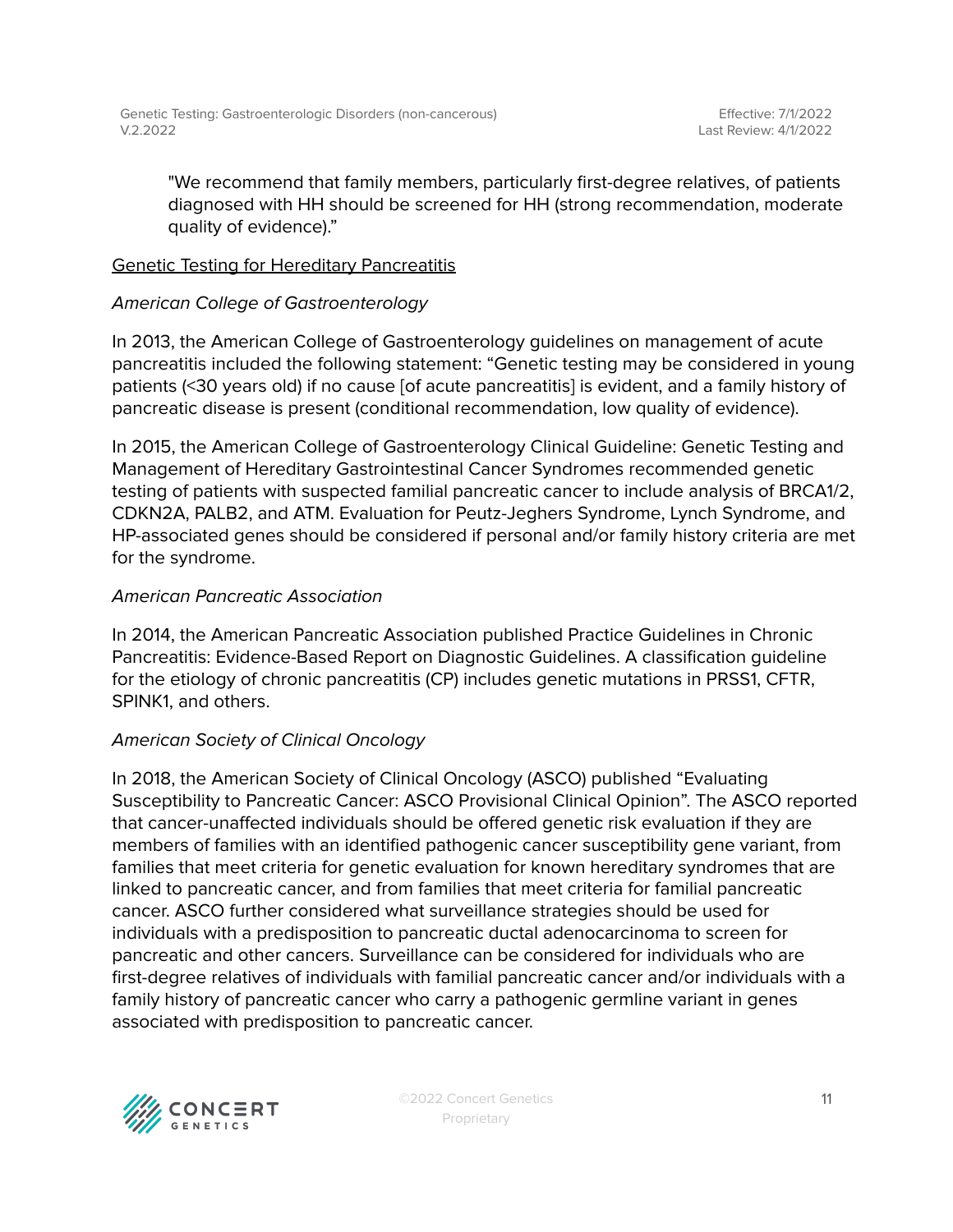#### <span id="page-11-0"></span>Genetic Testing for Hereditary Inflammatory Bowel Disease / Crohn's Disease Panel Tests

#### UpToDate (Higuchi LM and Bousvaros A, 2021)

Clinical features that raise suspicion for monogenic IBD include

- Young age of onset (eg, younger than six years, particularly younger than age two years)
- Family history of IBD and/or immunodeficiency in multiple family members, particularly with male predominance, or consanguinity
- Recurrent infections or unexplained fever
- Associated features of autoimmunity (eg, arthritis, primary sclerosing cholangitis, anemia, or endocrine dysfunction)
- Very severe IBD and/or resistance to conventional therapies for IBD
- Symptoms or signs suggesting hemophagocytic lymphohistiocytosis (hepatomegaly, fever, cytopenias, high ferritin)
- Lesions of the skin, nails, or hair
- Current or past history of cancer in the patient

Infants or young children presenting with these features warrant careful evaluation for monogenic IBD and consultation with an immunologist

#### UpToDate (Snapper SB and McGovern DPB, 2021)

"Very early onset IBD — There is a diverse spectrum of rare genetic disorders that produce IBD-like intestinal inflammation caused by genetic variants that have a large effect on gene function and typically present in infancy [ 89-91]. Over 60 unique monogenic IBD disorders have been described that affect mucosal homeostasis in diverse ways, including:

- Epithelial barrier and response defects (eg, IKBKG, TTC7, ADAM17)
- Dysfunction of neutrophil granulocytes (eg, NCF2, NCF4, SLC37A4)
- Hyper- and autoinflammatory disorders (eg, XIAP)
- Complex defects in T- and B-cell function (eg, LRBA, CD40LG; WAS)
- Regulatory T cells and IL-10 signaling (eg, IL10R, IL10, FOXP3)

Some of these disorders with gene defects that affect predominantly hematopoietic cells (eg, IL-10R, IL-10, XIAP, FOXP3) respond to stem cell transplantation."

European Society of Paediatric Gastroenterology, Hepatology and Nutrition (ESPGHN)

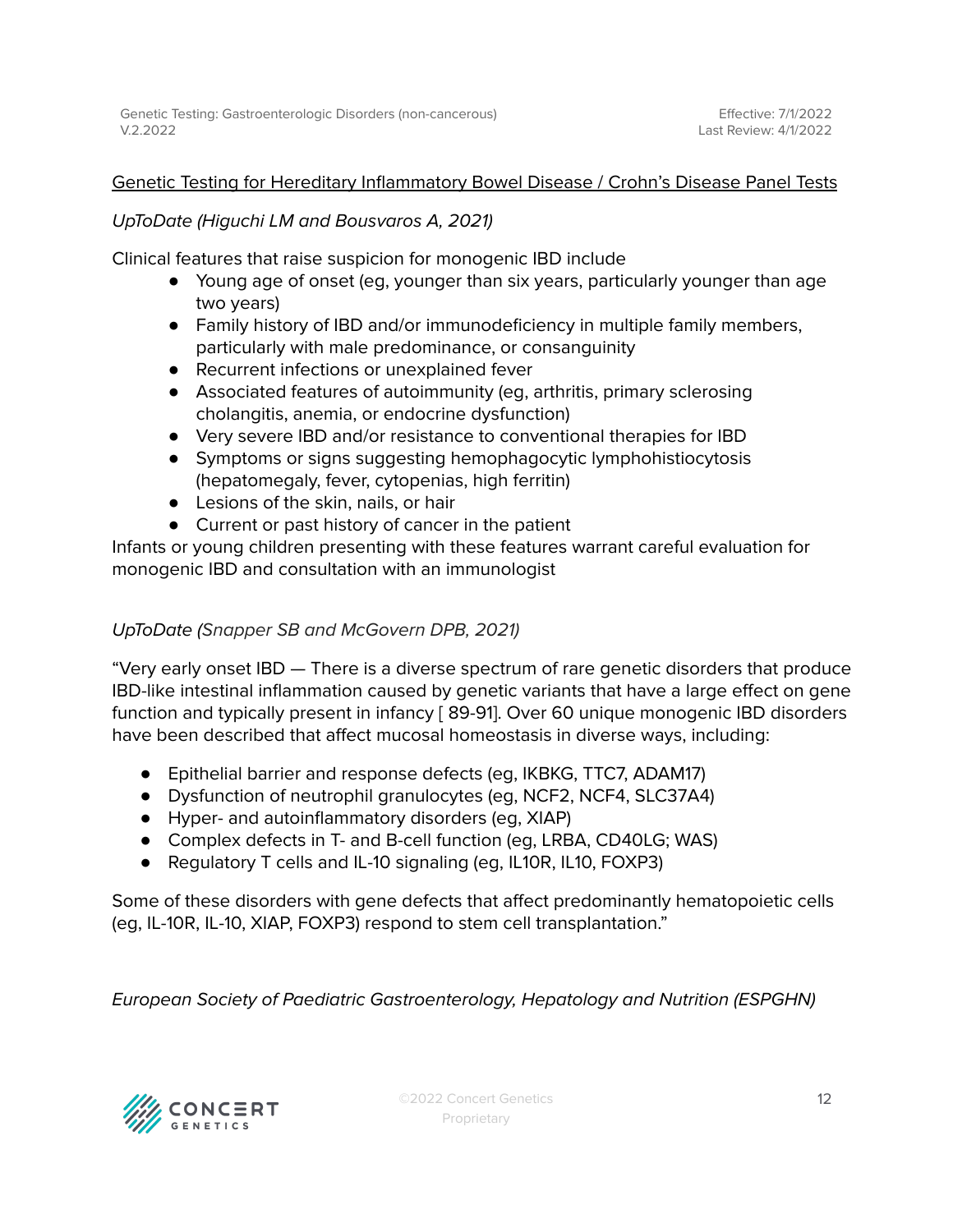Summary of clinical features that should prompt considering a monogenic inflammatory bowel disease workup (Red flag signs)

Age of inflammatory bowel disease (IBD) presentation

- <2 years IBD symptom onset
- <6 years IBD symptom onset in particular when other red flag signs are present

Family history

- Affected family member with a suspected monogenic disorder
- Consanguinity
- Multiple family members with early-onset IBD

Comorbidity and extraintestinal manifestations are particularly relevant for monogenic IBD diagnostic considerations when rare or atypical for patient age irrespective of organ manifestation.

- Recurrent severe infections or atypical infections consistent with diagnostic criteria of a primary immunodeficiency
- Hemophagocytic lymphohistiocytosis
- Autoimmune features in particular features of Immunodysregulation polyendocrinopathy enteropathy X-linked syndrome
- Malignancies
- Multiple intestinal atresias

#### British Society of Gastroenterology

We suggest that genetic testing for monogenic disorders should be considered in adolescents and young adults who have had early onset (before 5 years of age) or particularly aggressive, refractory or unusual IBD presentations.

#### European Crohn's and Colitis Organization (ECCO) and ESPGHN

- 1. In infants younger than 2 years, allergic colitis, immunological disorders and monogenic forms of colitis should be excluded.
- 2. Unusual disease evolution, history of recurrent infections, HLH, and non-response to multiple IBD medications may indicate an underlying genetic defect which should prompt genetic and/or immunological analyses at any age during childhood.

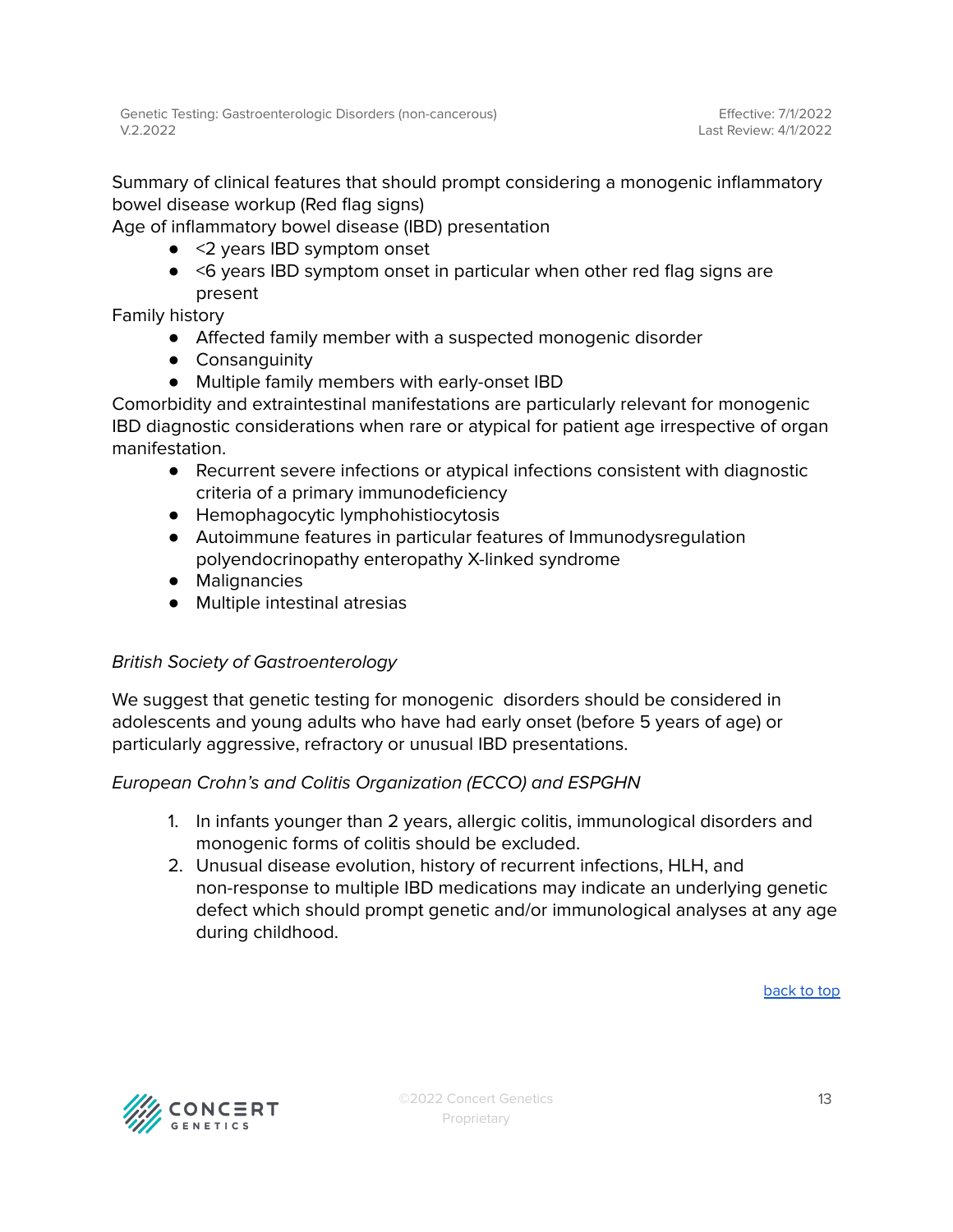## <span id="page-13-0"></span>**REFERENCES**

- 1. Kowdley KV, Brown KE, Ahn J, Sundaram V. ACG Clinical Guideline: Hereditary Hemochromatosis [published correction appears in Am J Gastroenterol. 2019 Dec;114(12):1927]. Am J Gastroenterol. 2019;114(8):1202-1218. doi:10.14309/ajg.0000000000000315
- 2. Conwell DL, Lee LS, Yadav D, et al. American Pancreatic Association Practice Guidelines in Chronic Pancreatitis: evidence-based report on diagnostic guidelines. Pancreas. 2014;43(8):1143-1162. doi:10.1097/MPA.0000000000000237
- 3. Tenner S, Baillie J, DeWitt J, Vege SS; American College of Gastroenterology. American College of Gastroenterology guideline: management of acute pancreatitis [published correction appears in Am J Gastroenterol. 2014 Feb;109(2):302]. Am J Gastroenterol. 2013;108(9):1400-1416. doi:10.1038/ajg.2013.218
- 4. Syngal S, Brand RE, Church JM, et al. ACG clinical guideline: Genetic testing and management of hereditary gastrointestinal cancer syndromes. Am J Gastroenterol. 2015;110(2):223-263. doi:10.1038/ajg.2014.435
- 5. Rubio-Tapia A, Hill ID, Kelly CP, Calderwood AH, Murray JA; American College of Gastroenterology. ACG clinical guidelines: diagnosis and management of celiac disease. Am J Gastroenterol. 2013;108(5):656-677. doi:10.1038/ajg.2013.79
- 6. AGA Institute. AGA Institute Medical Position Statement on the Diagnosis and Management of Celiac Disease. Gastroenterology. 2006;131(6):1977-1980. doi:10.1053/j.gastro.2006.10.003
- 7. US Preventive Services Task Force, Bibbins-Domingo K, Grossman DC, et al. Screening for Celiac Disease: US Preventive Services Task Force Recommendation Statement. JAMA. 2017;317(12):1252-1257. doi:10.1001/jama.2017.1462
- 8. Stoffel EM, McKernin SE, Brand R, et al. Evaluating Susceptibility to Pancreatic Cancer: ASCO Provisional Clinical Opinion. J Clin Oncol. 2019;37(2):153-164. doi:10.1200/JCO.18.01489
- 9. Taylor AK, Lebwohl B, Snyder CL, et al. Celiac Disease. 2008 Jul 3 [Updated 2019 Jan 31]. In: Adam MP, Ardinger HH, Pagon RA, et al., editors. GeneReviews® [Internet]. Seattle (WA): University of Washington, Seattle; 1993-2020. Available from: <https://www.ncbi.nlm.nih.gov/books/NBK1727/>
- 10. Lichtenstein GR, Loftus EV, Isaacs KL, Regueiro MD, Gerson LB, Sands BE. ACG Clinical Guideline: Management of Crohn's Disease in Adults. American Journal of

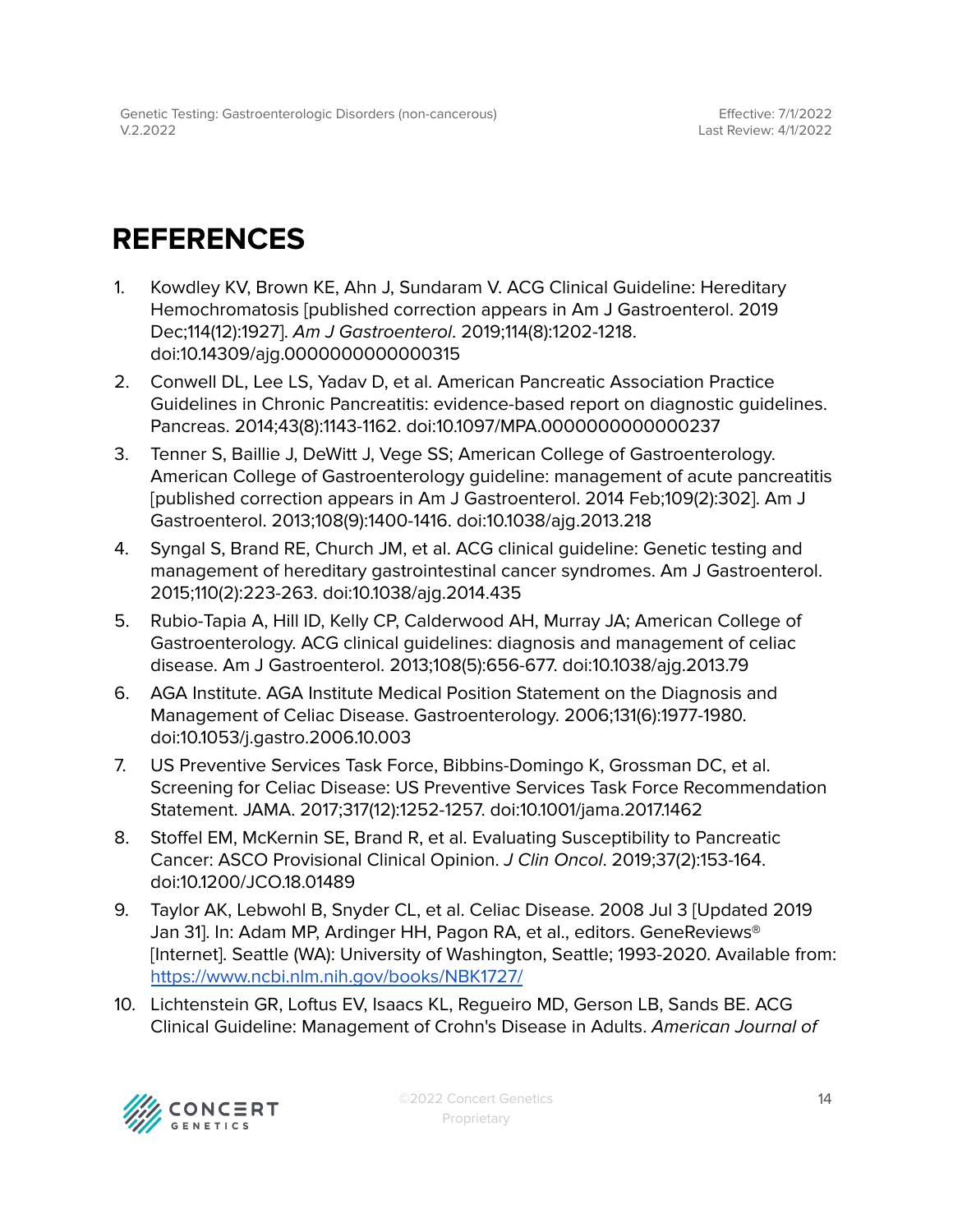Gastroenterology. 2018;113(4):481-517. doi: 10.1038/ajg.2018.27

- 11. Shelton C, Solomon S, LaRusch J, et al. PRSS1-Related Hereditary Pancreatitis. 2012 Mar 1 [Updated 2019 Apr 25]. In: Adam MP, Ardinger HH, Pagon RA, et al., editors. GeneReviews® [Internet]. Seattle (WA): University of Washington, Seattle; 1993-2020. Available from: <https://www.ncbi.nlm.nih.gov/books/NBK84399/>
- 12. Shelton C, LaRusch J, Whitcomb DC. Pancreatitis Overview. 2014 Mar 13 [Updated 2020 Jul 2]. In: Adam MP, Ardinger HH, Pagon RA, et al., editors. GeneReviews® [Internet]. Seattle (WA): University of Washington, Seattle; 1993-2020. Available from: <https://www.ncbi.nlm.nih.gov/books/NBK190101/>
- 13. Barton JC, Edwards CQ. HFE Hemochromatosis. 2000 Apr 3 [Updated 2018 Dec 6]. In: Adam MP, Ardinger HH, Pagon RA, et al., editors. GeneReviews® [Internet]. Seattle (WA): University of Washington, Seattle; 1993-2020. Available from: <https://www.ncbi.nlm.nih.gov/books/NBK1440/>
- 14. Benor S, Russell GH, Silver M, Israel EJ, Yuan Q, Winter HS. Shortcomings of the inflammatory bowel disease Serology 7 panel. Pediatrics. 2010;125(6):1230-1236. doi:10.1542/peds.2009-1936
- 15. Wang MH, Picco MF. Crohn's Disease: Genetics Update. Gastroenterol Clin North Am. 2017;46(3):449-461. doi:10.1016/j.gtc.2017.05.002
- 16. Veauthier B, Hornecker JR. Crohn's Disease: Diagnosis and Management. Am Fam Physician. 2018;98(11):661-669.
- 17. Annese V. Genetics and epigenetics of IBD. Pharmacol Res. 2020;159:104892. doi:10.1016/j.phrs.2020.104892
- 18. Khanna S, Raffals LE. The Microbiome in Crohn's Disease: Role in Pathogenesis and Role of Microbiome Replacement Therapies. Gastroenterol Clin North Am. 2017;46(3):481-492. doi:10.1016/j.gtc.2017.05.004
- 19. Concert Genetics. Technology Assessment Summary of Inflammatory Bowel Disease/Crohn's Diagnostic Algorithmic Tests. 2021
- 20. Concert Genetics. Technology Assessment Summary of Inflammatory Bowel Disease/Crohn's Prognostic Algorithmic Tests. 2021
- 21. Higuchi LM and Bousvaros A. Clinical presentation and diagnosis of inflammatory bowel disease in children. In Heyman MB, ed. UpToDate. UpToDate, 2021. Accessed November 29, 2021. [https://www.uptodate.com/contents/clinical-presentation-and-diagnosis-of-inflammat](https://www.uptodate.com/contents/clinical-presentation-and-diagnosis-of-inflammatory-bowel-disease-in-children?search=Clinical+presentation+and+diagnosis+of+inflammatory+bowel+disease+in+children&source=search_result&selectedTitle=1%7E150&usage_type=default&display_rank=1) [ory-bowel-disease-in-children](https://www.uptodate.com/contents/clinical-presentation-and-diagnosis-of-inflammatory-bowel-disease-in-children?search=Clinical+presentation+and+diagnosis+of+inflammatory+bowel+disease+in+children&source=search_result&selectedTitle=1%7E150&usage_type=default&display_rank=1)
- 22. Uhlig HH, Charbit-Henrion F, Kotlarz D, et al. Clinical Genomics for the Diagnosis of Monogenic Forms of Inflammatory Bowel Disease: A Position Paper From the